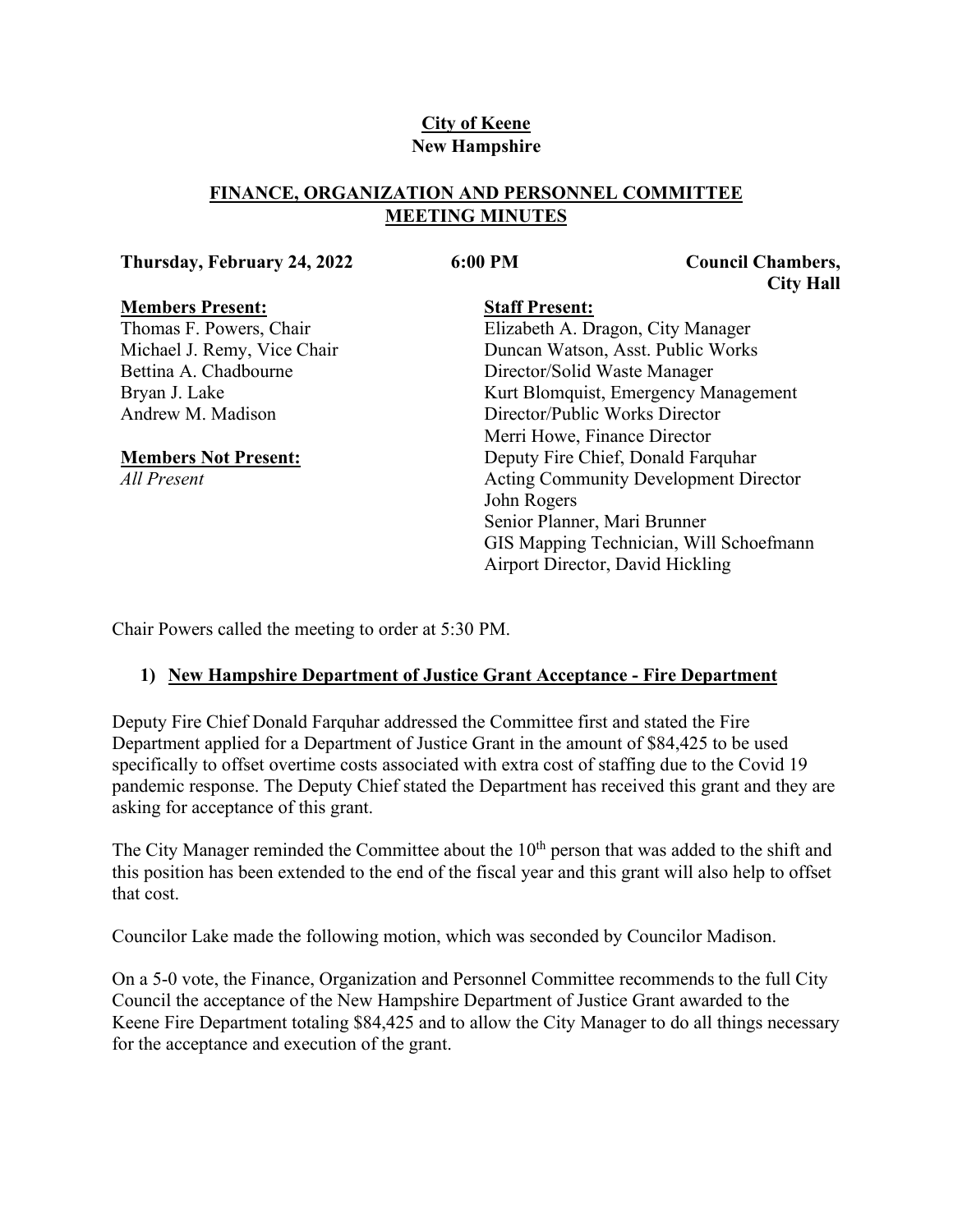# **2) Downtown Infrastructure Improvements and Reconstruction Project - Consultant Selection - Public Works Department**

Public Works Director/Emergency Management Director Kurt Blomquist addressed the Committee and stated the City has issued a request for qualifications for firms to provide engineering and technical services for the downtown infrastructure project. He explained this project would look at the downtown starting in the Central Square area moving down Main Street to about the Water Street, Railroad Street and Gilbo Avenue area. He indicated the main focus of the project is the replacement of the sewer system infrastructure which ranges anywhere from the 1890's to the 1930's.

The City received 2 proposals from the firms of Stantech Consulting Services and Weston and Samson. A Review Committee consisting of City staff reviewed the proposals and recommended moving forward with interviews with both firms. The firms were interviewed based on their qualifications, number of projects they had completed as a firm. The Review Committee also considered the firms understanding and approach to the project as well as the resources and their overall availability to perform the work.

Mr. Blomquist stated after performing the interviews, the team unanimously recommended moving forward with Stantech Consulting Services as the preferred consultant. He indicated they had a number of things that brought the firm to the top of the review. They have a team that has done a number of projects in downtowns in the State. One of their members is a former City Engineer. They also talked about some unique approaches such as no dig options for utilities to expedite the work and minimize disruption. Another aspect the committee liked is the firm being upfront about the need to have communications at all levels within the community and stakeholders along with the greater community audience because this project affects the entire community.

Chair Powers asked whether this firm has done work for the City in the past. Mr. Blomquist answered in the affirmative. Councilor Remy asked for the cities this firm has done work in. Mr. Blomquist stated they have done work for Concord, Cambridge, and a number of other communities, both in New Hampshire and New England.

Councilor Madison made the following motion, which was seconded by Councilor Remy.

On a vote of 5-0, the Finance, Organization and Personnel Committee recommends that the City Manager be authorized to do all things necessary to negotiate and execute professional service contracts for engineering, technical, and construction services with Stantec Consulting Services, Inc. for the Downtown Infrastructure Improvements and Reconstruction Project. Further, if the City cannot come to an agreement, the City Manager is authorized to move to the second highest ranked proposer.

In response to a concern from Councilor Remy about the scope of the project extending out to construction; Mr. Blomquist stated this authorization is for construction services, but not necessarily for the construction project. He continued that this motion would only authorize the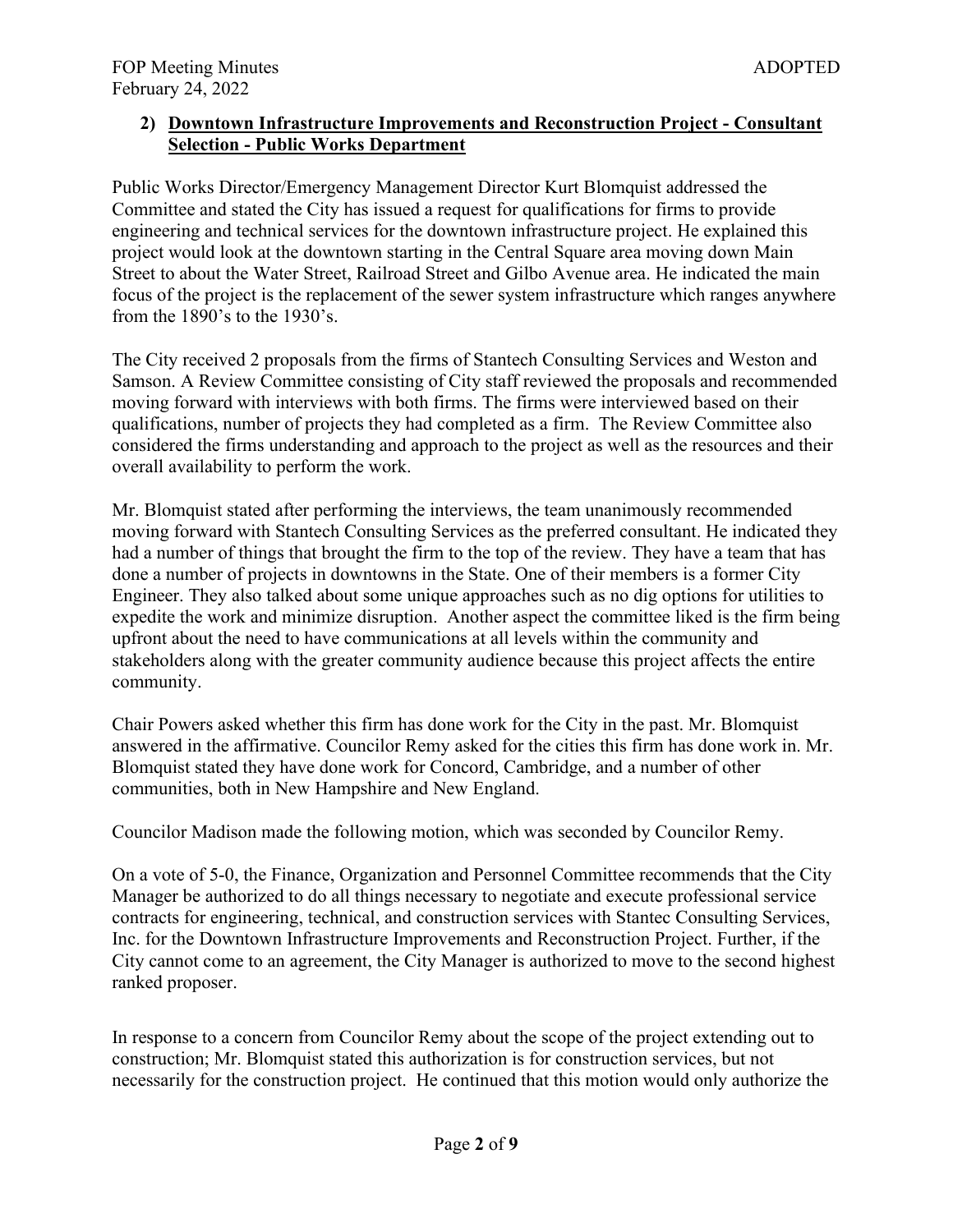engineering services. The construction project - once it is bid - would go through the bid process.

## **3) Proposed Capital Improvement Plan FY 2023-2029**

Finance Director Merri Howe addressed the committee first and pointed to a scrivener's error on page 113 of the CIP book; it mentions Wells Street garage but this reference should be to the City Hall parking structure.

### Community Development:

Acting Community Development Director John Rogers stated the Community Development Department has two items in the CIP. The first is an update to the Comprehensive Master Plan and the second is an update to the GIS mapping program. He introduced Senior Planner Mari Brunner and GIS Mapping Technician Will Schoefmann.

Ms. Brunner stated the Comprehensive Master Plan updated is scheduled for FY24. It is a twoyear project, separated into two phases. The first phase is for FY24 where \$50,000 is allocated which will include a renewal of the 2010 Master Plan.

Ms. Brunner explained the first phase will start with the renewal of the community vision which will involve a lot of outreach, community engagement as well as neighborhood focused engagements. It would also involve updating the City's socioeconomic and demographic information. The second phase would be in FY25 where \$40,000 is allocated. This would include continued outreach and engagement, along with updated language for the Master Plan and the reorganization and graphic layout of the document. Ms. Brunner added the department is looking to hire professional services to help with this project.

Councilor Remy asked whether the City will be able to leverage any of the housing studies that have been done recently. Ms. Brunner stated this is part of the plan - to take a look at all of the data that is available but the plan is to take a deeper dive into the housing trends in Keene; what exists and what will be needed in the future.

Mr. Schoefmann addressed the committee next and stated he was before the committee to address the10-year digital base map update. He stated this project gets the City new aerial imagery and topography information as well as ground features that are utilized regularly not only for asset management but also by first responders. This project is scheduled for FY25. The last collection was done in year 2015. Mr. Schoefmann indicated staff is hoping with what is being estimated they will be able to expand collection up to Babbage Reservoir in Roxbury, as well as the airport and the Wastewater Facility in Swanzey. This is one-year project; collection and pre-planning happens the same year and deliverables are usually made in the fall. The imagery is taken in the spring.

Councilor Chadbourne indicated her understanding is that the planning metrics data is a layering system that can be used by different departments; some that are available to the public and then layers that are strictly confidential. The Councilor asked whether this has been something that has been considered. The Manager agreed you can track all sorts of things in GIS depending on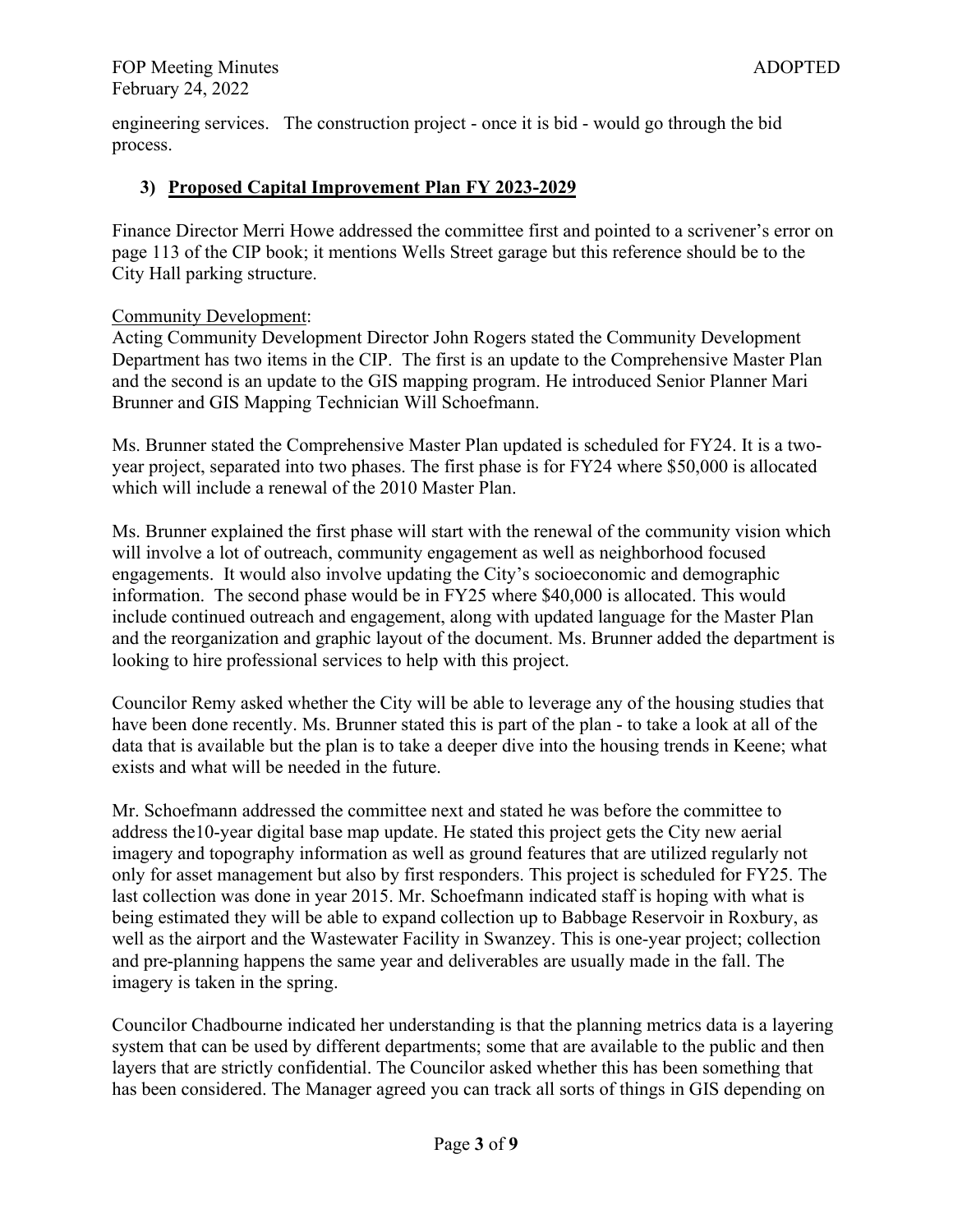what the City would want to input into the system and the level of effort it wants to put in. She went on to say the City tracks much of its water and sewer structures and that is a layer that has been put into the GIS system. Crime activity could also be tracked if it is put into the system. The Manager agreed there is a lot potential for GIS more so than what the City uses it currently. However, it takes time and money to add those things to the system and then maintain the system. She stated staff will be talking about the future of GIS and what other things it could be used for in the future. She referred the issue to Mr. Schoefmann for him to explain what GIS is used for currently.

Mr. Schoefmann explained the City access website which integrates those plano-metric features the Councilor mentioned, as well as the assessing data that is available for parcels on the assessing mapping. He continued this is the best example of the plano-metric features which helped with the parcel mapping project to get the parcel lines more accurately for the City. As far as tracking crime, this would take additional resources in order to integrate.

# **Airport (Page 69):**

Airport Director David Hickling was the next presenter. Mr. Hickling stated before he got into the specific projects he would like to talk about the funding the airport uses to fund different projects. Mr. Hickling stated the airport was fortunate to be part of the FAA National Plan of Integrated Airport Systems and, as such, makes the airport eligible for FAA AIP funding. This program will fund 90% of eligible projects - any project that the AIP program funds the State will contribute 5%, which leaves the City obligated to 5%. As a result the airport tries to fund most all its project under the AIP Program. In addition, the airport has been fortunate enough the last couple of years to be able to use Covid related funds to cover the City's 5%. He noted over the last 2 years, through the AIP Program, the City received over 4.3 million dollars for the taxiway projects and associated work and the City's cost was under \$2,000.

Mr. Hickling went on to say the AIP money is really at the discretion of the FAA as to how the monies are going to be funded and added that the City has to be flexible with the CIP to be able to adjust to what the FAA decides to fund.

# Perimeter Fence – Page 69:

Mr. Hickling stated the airport has a perimeter fence around a portion of the airport for the portion that abuts the public areas. There is however, a large area that has no fence around it which goes into a wetland and allows wildlife to enter onto the runways. The airport has had some bad experience in the past with aircraft hitting deer. Fortunately no one was injured but it did destroy the aircraft. White tail deer is the biggest threat as well as turkeys, coyotes, and fox. This project is to install a complete perimeter fence that would keep the wildlife out. Work will start in FY23 for \$270,000, which would include permitting and environmental work that needs to be done, as well as the design of the project.

In FY24, staff would push to get funding for the entire project which would be a little over a \$1,000,000 which would complete the construction of this fence.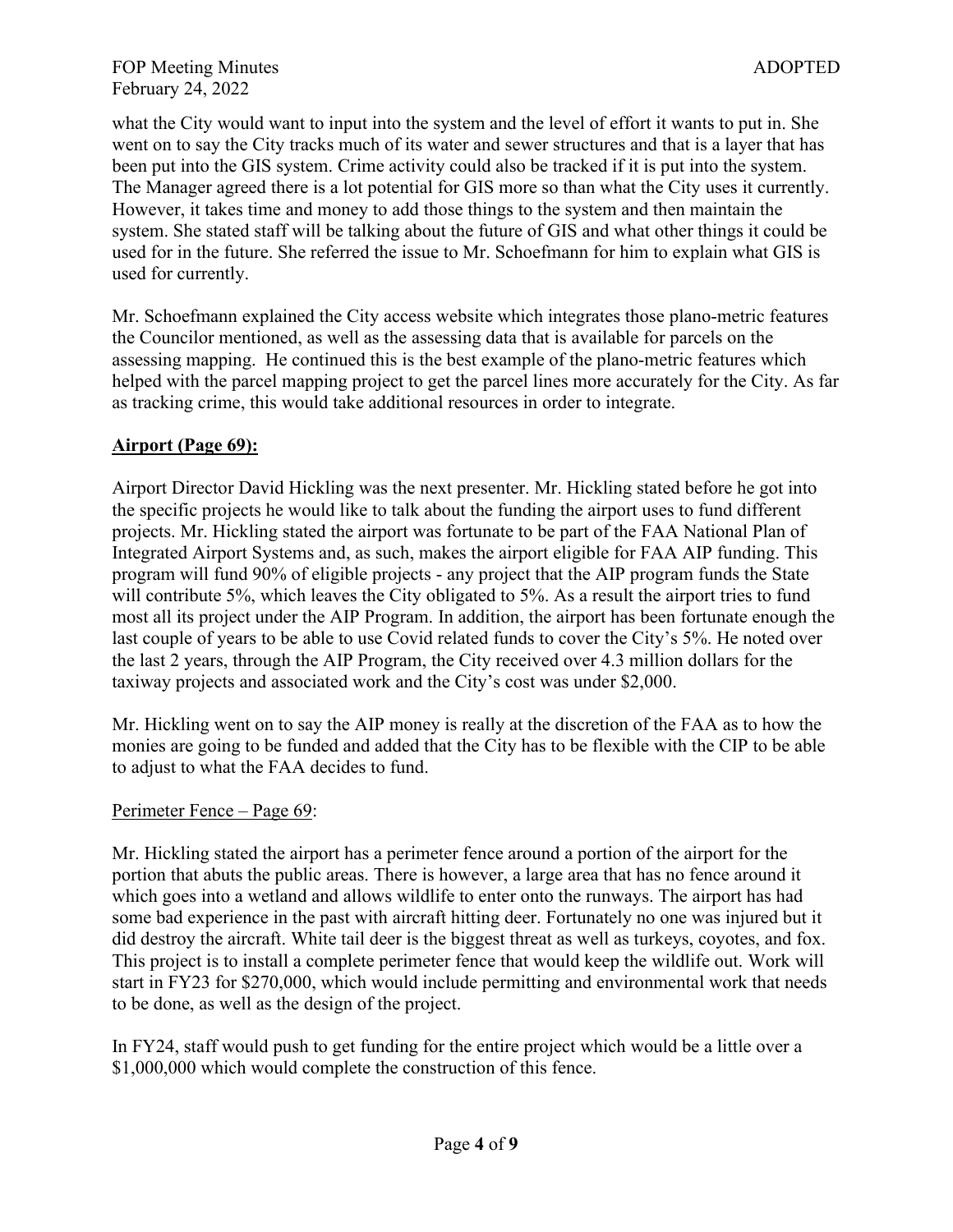### Obstruction Management Program – Page 70:

This would be a multi-year project. It would start with performing an obstruction survey. It would also include environmental permitting and design, as well as easement acquisition to remove some of these obstructions. Work would start in FY25 and go through FY27 – minimal amount of funding is being requested based on what staff feels the City could receive from FAA funding.

### Pavement Maintenance – Page 71:

Mr. Hickling stated this is an ongoing program. The AIP program pays for most of the infrastructure at the airport, including all the pavement. Part of the agreement of receiving the funding is the requirement to maintain that pavement. This would involve crack ceiling and other pavement maintenance. He noted the biggest part of this work is the marking. The airport has around 75,000 square feet of painted pavement and it is costly to paint those markings every couple years. This again is a multi-year project and is based on available funding at that time.

### Snow Removal Equipment Project – Page 72:

Mr. Hickling stated this project is also fundable through the AIP Program. The airport has a 1995 piece if equipment. This vehicle is included in the CIP anticipating receiving grant funding for that.

#### Terminal Apron Expansion Project – Page 73:

Mr. Hickling stated this project would be for the purpose of expanding the main apron right in front of the terminal. The current space is difficult for planes to be able maneuver and there have been situations when taxiways had to be closed to use them for parking. Mr. Hickling added it was included in the Airport Master Plan to add the ability to do deicing.

#### Beacon Replacement Project – Page 74:

The Director noted there are currently 12 hazard beacons in the area on different hills and towers to mark obstructions for aircraft. This project would allow for replacing those beacons and the plan is to replace these with solar powered and LED lights

Councilor Remy asked about the impact to wetlands due to the fence installation. Mr. Hickling stated the impact would be only when the fence is being installed but once it's in, there would not be any impact to wetlands. He further stated this can also be mitigated by using timber mats or doing the work during winter months.

#### **Fleet Services**

Duncan Watson, Assistant Public Works Director/Solid Waste Manager and Jim Mountford Fleet Services Operations Manager were the next two speakers.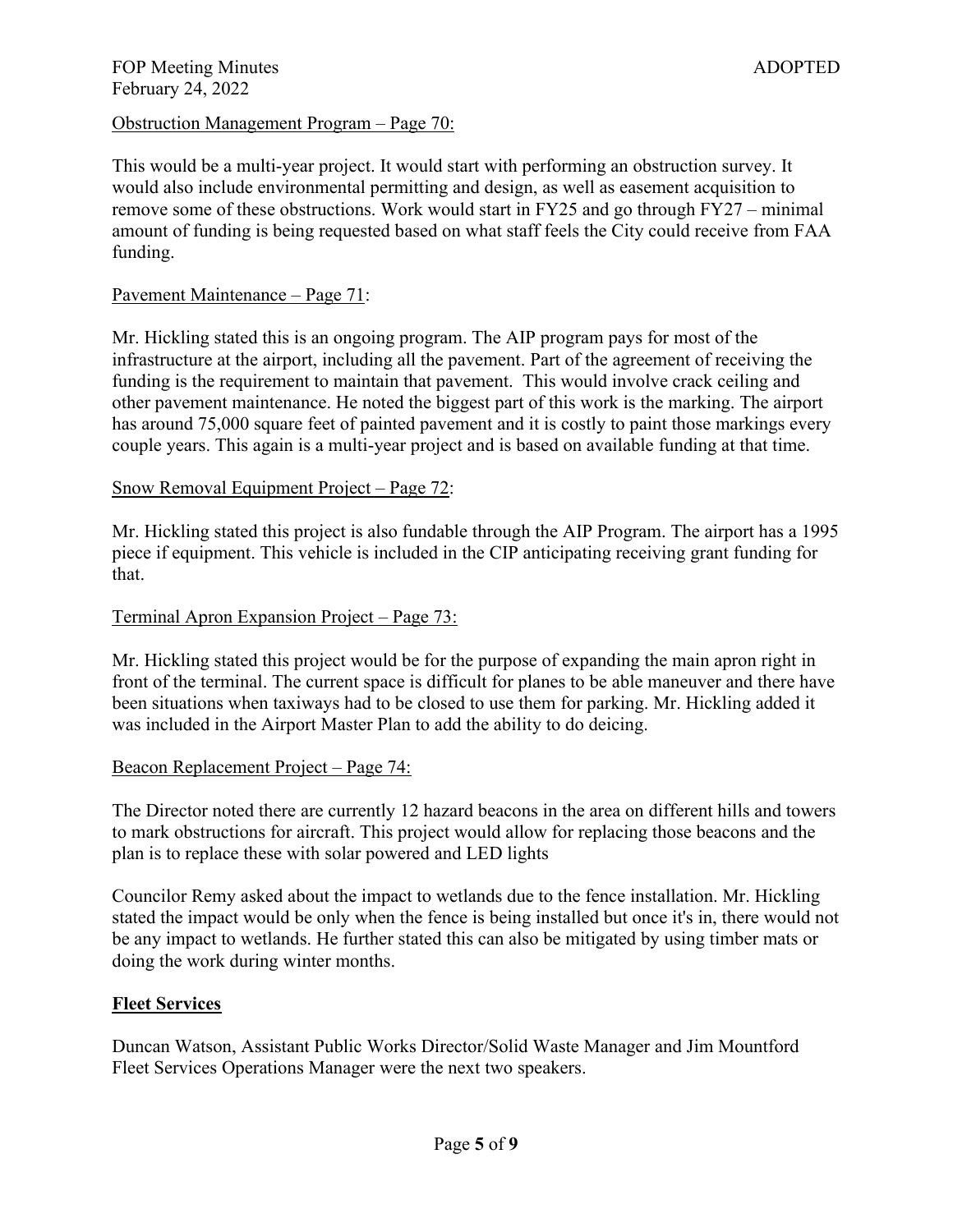Mr. Mountford noted the City's fleet consists of 157 vehicles and the Fleet Services also manages an additional 99 pieces of equipment. He indicated the fleet division works on all its vehicles and equipment and it is very rarely that any work is outsourced. The fleet divisions also manages the fuel island.

He explained all vehicles that are being replaced have all timed out as far as the amount of years the City holds onto them. If there is a way to extend the use of these vehicles, it is done, especially some of the older police vehicles. Those vehicles were sent to other City divisions that use them for less mileage. He indicated the City makes every attempt to purchase used vehicles, thereby saving quite a bit of money. Mr. Mountford indicated the City is also going to be looking at electric cars more into the hybrid market in the future but the City's infrastructure will play a lot into this decision.

Mr. Mountford stated in FY23 there is a proposal to replace the roof which has received a patch fix for many years FY24 – FY25 money is being allocated for a fire suppression project.

### Equipment Replacement Program – Page 192:

Mr. Watson stated this is the source of funding for the replacement program. He indicated with vehicle replacement, this is not based on some artificial schedule, but rather they are replaced as the need arises.

### Roof Replacement Project – Page 193:

Mr. Watson indicated what they have now is a patchwork quilt looking roof – this work will provide a new membrane roof for that main part of the building.

### Fleet Services Building Assessment Project – Page 194:

A consultant will be brought in to evaluate the fleet to determine what future needs the City may have as it starts transitioning from fossil fuel vehicles to either hybrid and/or electric vehicles. He felt this would be an inevitability for the future. He noted Page 195 would have the results that would come out of the consultant study – this is a placeholder.

# Fire Suppression System Project – Page 196:

Mr. Watson stated this project is based on a recommendation from the City's insurer, Primex. He indicted Fleet Services does not have a fire suppression system in the building.

Councilor Chadbourne asked of the 157 existing vehicles the City owns whether any of them are fuel efficient. Mr. Mountford stated they have a couple of Hybrid Ford Escapes. The Engineering Division currently uses one and there is also one at City Hall which is used by the Planning and Inspections. There is on electric car Fleet uses every day and about 40,000 miles has been put on it. The City has had that vehicle since 2009. Mr. Mounford talked about the availability of vehicles and indicated it is becoming difficult to replace them.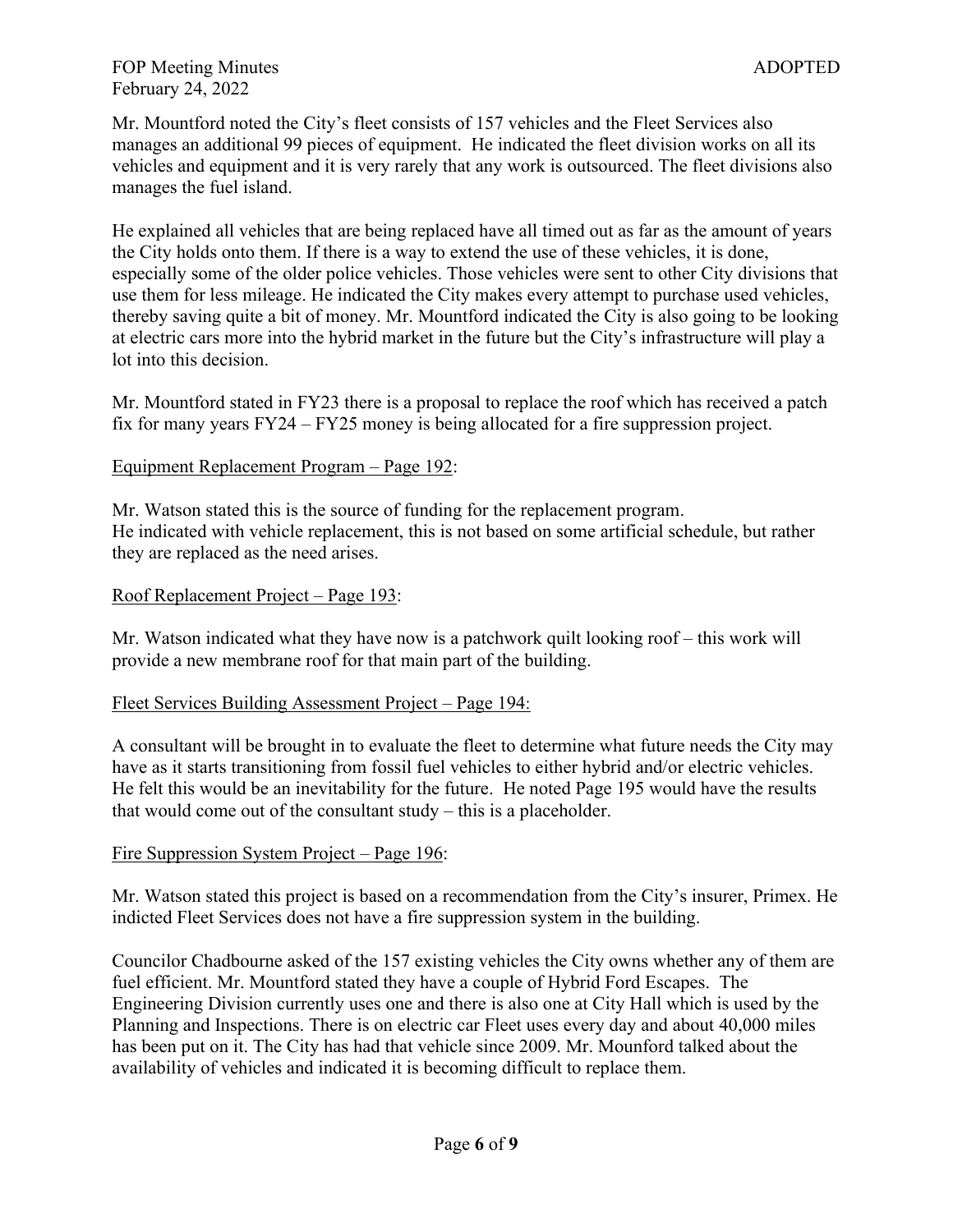### FOP Meeting Minutes ADOPTED February 24, 2022

Councilor Madison asked whether staff will take into a consideration the design for the new fire suppression system as it looks at hybrid and greener vehicles because those vehicles have unique firefighting needs. Mr. Mountford stated this would be part of the building evaluation. Mr. Watson added the proposed system will be a non-water based system.

Councilor Remy asked about the picture on page 192. Mr. Mountford stated this is a trackless sidewalk equipment.

Chair Powers asked whether this was the first year the suppression system is shown in the CIP. Mr. Watson answered in the affirmative. The Chair stated he is concerned the City could have expensive equipment in this area without the best protection. Mr. Mountford stated at the present time they have fire extinguishers every 10 feet apart inside of the building. The Fire Department also has a knox box set up to get into the building without the need for any staff to be present.

# **Solid Waste**

Mr. Watson reminded the committee the solid waste fund operates independent of the tax rate and is funded entirely by tipping fees at the transfer station as well as the sale of recycling commodities that are sold from the recycling operations. The site currently processes around 21,000 tons from the City of Keene residents and commercial businesses, and they are in the first year of a renewal contract with Waste Management which has them supplying Keene currently around 12,000 tons from outside of Keene. Mr. Watson stated a combination of that allows the solid waste fund to continue a very successful and unique business model.

He noted Keene is the only municipality in the State of New Hampshire that operates independently from the tax rate and he felt this is something to be very proud of. Staff feels this model will continue to be successful for the next three years.

Mr. Watson stated New Hampshire is going to be seeing a disposal crisis. In not too much in the distant future, the disposal capacity in the State of New Hampshire is not going to be adequate enough to take care of New Hampshire's disposal needs. He indicated the issue with New Hampshire's disposal capacity is that there are no restrictions on out-of-state waste coming into the State. He went on to say that the State of Massachusetts closed every landfill in the State and a tremendous amount of that tonnage is making its way into New Hampshire and taking up airspace that could in theory be used for New Hampshire residents.

He indicated there is a variety of reasons why this is not being done and there is talk at the State level regarding this issue. There is a primary landfill Keene uses right now through its contract which is located in Rochester, New Hampshire which currently has capacity until the year 2,034. There's also another major landfill in Bethlehem, New Hampshire which is currently in the expansion process for about 5 years but within that next 5 years this line is going to be crossed. The City currently has a three-year contract with Waste Management for disposal of material from our transfer station and the City is in constant discussion internally about this issue.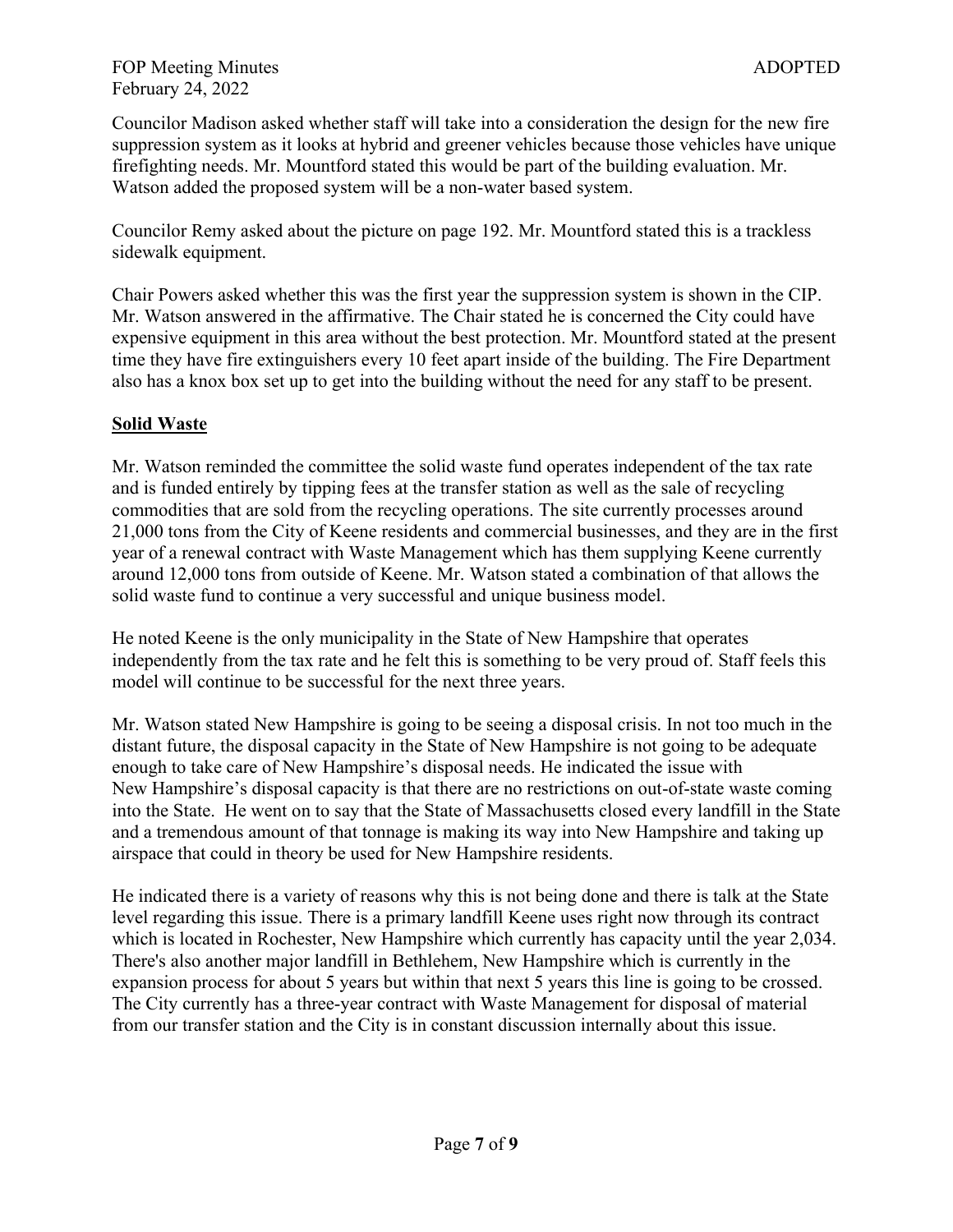Mr. Watson stated as the contract expiration gets closer his next request for proposal will be the ability to maintain this business model as much as possible in the future. He added the cost of shipping waste long distances is going to be the issue. He stated his hope is there would be some new technology that would come in the relatively near horizon which would allow the City to have other options than just simply taking 70% of its waste stream and shipping it 125 miles to be buried in a landfill.

# Recycling Equipment Replacement Program - Page 125:

This page has often been referred to as a placeholder because all equipment is serviced on a regular basis and staff works closely with service contractors who keep staff updated on the condition of the equipment. FY23 is for the infeed conveyor which is used to feed the recycling on the conveyor line which drops it onto the processing line. In the near future, there will be a need to replace both the cross belt magnet and the eddy current separator, which is a rare earth magnet which is used to magnetize non-ferrous metal.

### Weight Scale Replacement – Page 126:

Mr. Watson stated this is the heart and soul of transfer station operation. It is used to measure everything inbound and outbound. This again in FY25 is considered to be a place holder. Work on the scale is done regularly to preserve the life of the scale. The scales are certified by the Bureau of Weights and Measures and if there is ever a problem a temporary scale system will be brought in.

# Refurbish Facility Interior Project – Page 127:

Mr. Watson stated this building was completed in 1994 and everything in it is original to that building. There is tremendous amount of wear and tear in the common spaces. An architect has been engaged to provide the City with a rough design. Using that design, staff will be looking for a contractor after July to do some interior refurbishment of the facility to bring it more up to date.

### Pavement Replacement - Page 128:

This is for pavement replacement for the the main areas of the recycling center. This pavement is also original to 1994. There has been a lot of pothole patching done over the years and other refurbishing work, but the pavement has never had a full service refurbishment. What is being proposed is a mill shim overlay which is a standard to a road rehab project anticipated for year 2025.

### Upper Level Pavement Project - Page 129:

The upper lever area of the recycling center is entirely gravel which has been challenging to maintain with the number of vehicles that travel those roads. This road sees about 18,000 vehicles a year.